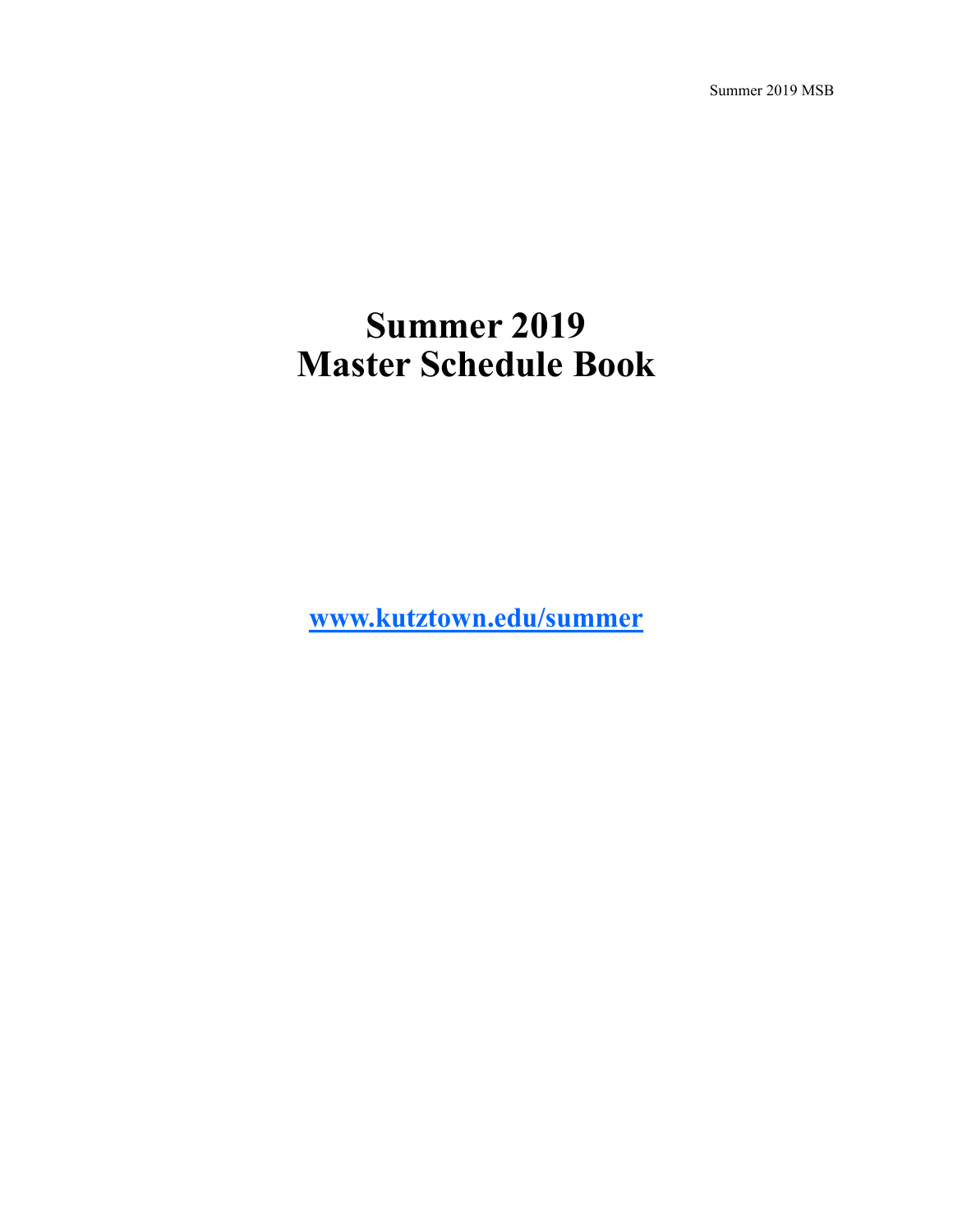#### Summer 2019 MSB

#### **Table of Contents**

<span id="page-1-0"></span>

| <b>Important Dates*</b>                                                                                                                                                                          | <b>SUMMER SESSION I</b><br><b>May 28-June 28</b><br>Classes held Friday, May 31<br>Classes held Friday, June 7 | <b>SUMMER SESSION 10W **</b><br>May28-August 8<br>Classes held Friday, May 31<br>Classes held Friday, June 7 | <b>SUMMER SESSION II</b><br>July 8-August 8 |  |  |  |  |  |  |
|--------------------------------------------------------------------------------------------------------------------------------------------------------------------------------------------------|----------------------------------------------------------------------------------------------------------------|--------------------------------------------------------------------------------------------------------------|---------------------------------------------|--|--|--|--|--|--|
| Registration begins                                                                                                                                                                              | Monday, March 18                                                                                               | Monday, March 18                                                                                             | Monday, March 18                            |  |  |  |  |  |  |
| Classes begin                                                                                                                                                                                    | Tuesday, May 28                                                                                                | Tuesday, May 28                                                                                              | Monday, July 8                              |  |  |  |  |  |  |
| Last day to drop a course without<br>$a \cdot W$                                                                                                                                                 | Wednesday, May 29                                                                                              | Friday May 31                                                                                                | Tuesday, July 9                             |  |  |  |  |  |  |
| Last Day to register/add courses<br>(including Special Arrangements)                                                                                                                             | Thursday, May 29                                                                                               | Friday May 31                                                                                                | Tuesday, July 9                             |  |  |  |  |  |  |
| "W" Period                                                                                                                                                                                       | Thursday, May 30<br>Friday, June 14                                                                            | Saturday, June 1<br>Wednesday, July 10                                                                       | Wednesday, July 10<br>Friday, July 26       |  |  |  |  |  |  |
| Last day to apply for Summer<br>Graduation                                                                                                                                                       | Friday, June 9                                                                                                 | <b>TBA</b>                                                                                                   | Friday, July 20                             |  |  |  |  |  |  |
| Last day of classes.<br>Final exams to be completed by<br>this date.                                                                                                                             | Friday, June 28                                                                                                | Thursday, August 8                                                                                           | Thursday, August 8                          |  |  |  |  |  |  |
| *Dates are subject to change. Please see online calendar the most up-to-date information regarding dates and deadlines.<br>**General parameters- See course for specific start/end dates as 10W. |                                                                                                                |                                                                                                              |                                             |  |  |  |  |  |  |

#### **Registration Information**

**Kutztown students that are active** can find directions on how to register through MyKU at **[https://www.kutztown.edu/about](#page-1-0)-ku/administrative-offices/registrar.htm**

**[N](https://www.kutztown.edu/about-ku/administrative-offices/information-technology/myku-information/students.htm)on-Kutztown students** can complete the electronic registration for m by clicking the Non-KU link on the Kutztown Summer website **[https://www.kutztown.edu/summer](#page-1-0)**

Registration in Undergraduate courses for the Summer does NOT admit a student to a regular degree program at Kutztown University or establish any priority for admission. Non-KU students registering for Graduate-level courses (with the exception of Art Institute courses) must also complete the Graduate Admissions Application at **[https://www.kutztown.edu/](#page-1-0) [graduateapply](#page-1-0)**

#### **Registration and course enrollment is not complete until payment is made in full.**

Please refer to the Office of Student Accounts' website**: [https://www.kutztown.edu/costs](#page-1-0)-and-financial-aid/office-of-student -[accounts.htm](#page-1-0)** to calculate your bill. Some courses may have additional fees.

#### **Health & Wellness Services**

#### **Clinical Services**

Clinical Services is located on the first floor of the Health & Wellness Center at Beck Hall. Currently enrolled students who have completed the required electronic medical forms and have paid the health center fee may utilize services. Summer session hours are 9:00 a.m. to 4:00 p.m. No physician appointments are available. Over-the-counter medication may be accessed through a self-care station. Although nursing appointments are available without additional charge, some specialized services require a nominal fee (prescription medications, laboratory testing, etc.) and will be charged to the student's account. For further information about Clinical Services, call (610) 683-4082, Option 1, or review the website: **[https://www.kutztown.edu/about](https://www.kutztown.edu/about-ku/administrative-offices/health-and-wellness-services/clinical-services.htm) -[ku/administrative](https://www.kutztown.edu/about-ku/administrative-offices/health-and-wellness-services/clinical-services.htm)-offices/health-and-wellness-services/clinical-services.htm**

#### **Required Medical Forms**

**Undergraduate Students:** Matriculated undergraduate students attending on-campus courses must complete the required electronic medical forms. Transient students may waive the health record requirement by completing a waiver document. If a transient student utilizes Clinical Services, the required medical forms must be completed.

**Graduate, Post-Baccalaureate, and Professional Credit Students:** Submission of required medical for ms may be waived through a separate document unless a student is living on campus or uses campus Clinical Services.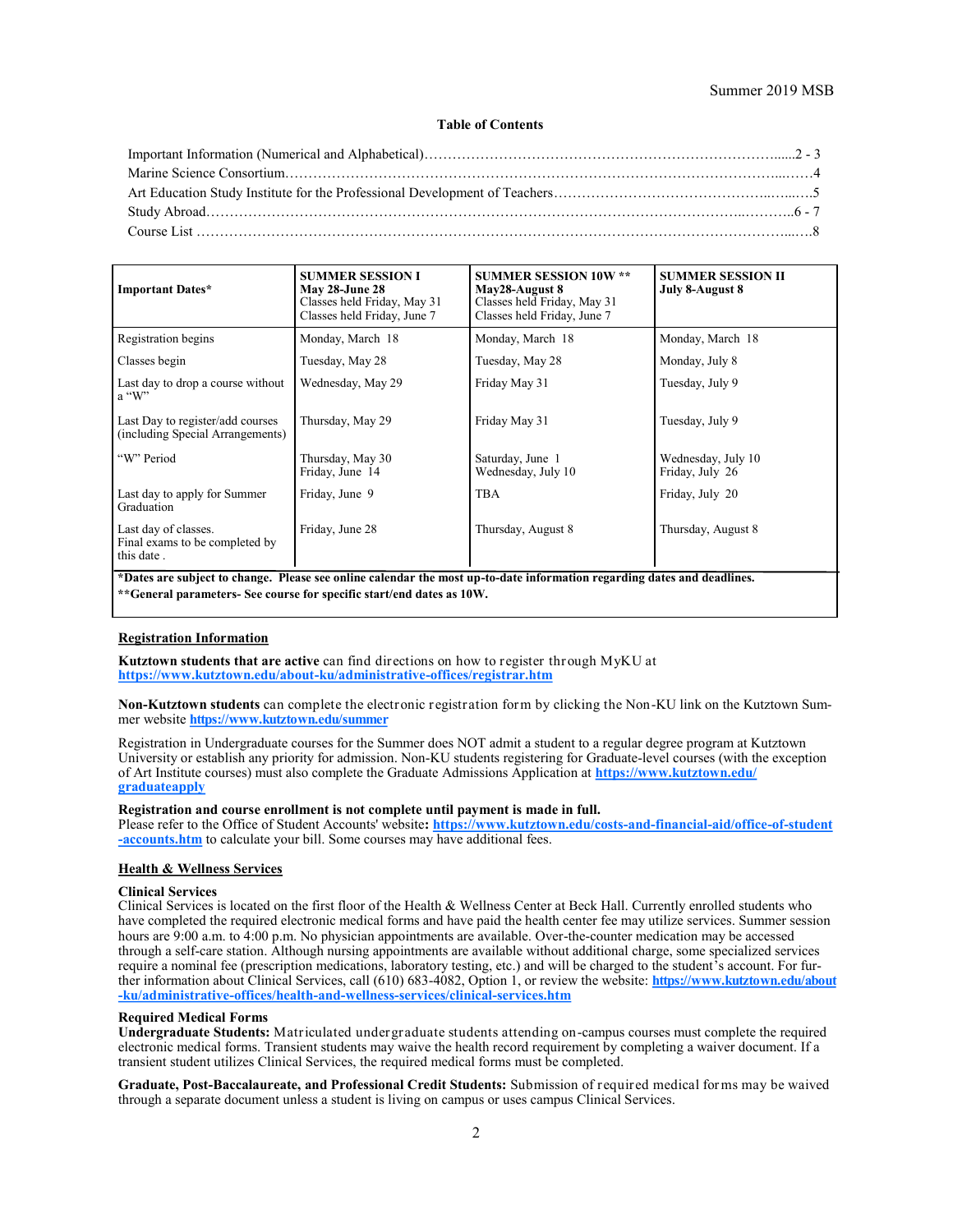<span id="page-2-0"></span>

| <b>Important Information (Numerical and Alphabetical)</b> |                                                                                                                                                                                                                                                                                                                                                                                                                                                                                                                                                                                                                                                                                                                                                                                                                                  |                        |    |                                                                                                               |           |                      |    |                     |  |
|-----------------------------------------------------------|----------------------------------------------------------------------------------------------------------------------------------------------------------------------------------------------------------------------------------------------------------------------------------------------------------------------------------------------------------------------------------------------------------------------------------------------------------------------------------------------------------------------------------------------------------------------------------------------------------------------------------------------------------------------------------------------------------------------------------------------------------------------------------------------------------------------------------|------------------------|----|---------------------------------------------------------------------------------------------------------------|-----------|----------------------|----|---------------------|--|
| 400-level courses                                         | Courses at the 400-level are graduate courses open to undergraduate students in their junior or senior year who<br>have a cumulative grade point average of 2.90 or better. Undergraduates who have less than the required aver-<br>age must obtain written permission from the instructor and submit it with their registration forms.                                                                                                                                                                                                                                                                                                                                                                                                                                                                                          |                        |    |                                                                                                               |           |                      |    |                     |  |
| <b>Building Codes</b>                                     | АF                                                                                                                                                                                                                                                                                                                                                                                                                                                                                                                                                                                                                                                                                                                                                                                                                               | Academic Forum         | GC | Graduate Center                                                                                               | LY        | Lytle Hall           | SН | Sharadin Art Studio |  |
|                                                           | BН                                                                                                                                                                                                                                                                                                                                                                                                                                                                                                                                                                                                                                                                                                                                                                                                                               | Boehm Science Building | GR | Grim-Knedler Sci Building                                                                                     | OM        | Old Main             |    |                     |  |
|                                                           | BK                                                                                                                                                                                                                                                                                                                                                                                                                                                                                                                                                                                                                                                                                                                                                                                                                               | <b>Beekey Building</b> | ΗО | Honors Hall                                                                                                   | RS        | Risley Hall          |    |                     |  |
|                                                           | DF                                                                                                                                                                                                                                                                                                                                                                                                                                                                                                                                                                                                                                                                                                                                                                                                                               | DeFrancesco Building   | ΚY | Keystone Hall                                                                                                 | <b>RL</b> | Rohrbach Library     |    |                     |  |
|                                                           | FS                                                                                                                                                                                                                                                                                                                                                                                                                                                                                                                                                                                                                                                                                                                                                                                                                               | Freyberger Schoolhouse | LC | Learning Center                                                                                               | SA        | Schaeffer Auditorium |    |                     |  |
| <b>Campus Store</b>                                       | Please see https://kubstore.com/ for information regarding KU Campus Store.                                                                                                                                                                                                                                                                                                                                                                                                                                                                                                                                                                                                                                                                                                                                                      |                        |    |                                                                                                               |           |                      |    |                     |  |
| <b>Cancelled-low enrollment</b>                           | Students will be notified of courses cancelled due to low enrollment no later than the Friday before the start of<br>the course so that they may transfer to another class or receive a credit to their tuition charges.                                                                                                                                                                                                                                                                                                                                                                                                                                                                                                                                                                                                         |                        |    |                                                                                                               |           |                      |    |                     |  |
| Cancelled-by the student                                  | Students must notify summeratku@kutztown.edu or regoffice@kutztown.edu that they wish to cancel registra-<br>tion <b>PRIOR</b> to the beginning of the summer session(s) in which they are registered.                                                                                                                                                                                                                                                                                                                                                                                                                                                                                                                                                                                                                           |                        |    |                                                                                                               |           |                      |    |                     |  |
| <b>Course descriptions</b>                                | Course descriptions are available on the website https://csku.kutztown.edu/psp/csprd/EMPLOYEE/HRMS/c/<br><b>COMMUNITY ACCESS.SSS BROWSE CATLG.GBL?</b>                                                                                                                                                                                                                                                                                                                                                                                                                                                                                                                                                                                                                                                                           |                        |    |                                                                                                               |           |                      |    |                     |  |
| <b>Disabilities</b>                                       | For disability accommodations information contact the Disability Services Office at 610-683-4108.                                                                                                                                                                                                                                                                                                                                                                                                                                                                                                                                                                                                                                                                                                                                |                        |    |                                                                                                               |           |                      |    |                     |  |
| <b>Distance Education</b>                                 | 3 types of distance education courses are commonly used: Blended – courses meet 30-79% online, 80-99%<br>online, $100\%$ Online. Graduate sections = 800-809; Undergraduate sections = 810-819                                                                                                                                                                                                                                                                                                                                                                                                                                                                                                                                                                                                                                   |                        |    |                                                                                                               |           |                      |    |                     |  |
| Dropping a course                                         | Courses can be dropped through MyKU until the dates listed on the previous page. After this time, you must go<br>to the Registrar's Office to drop a course.                                                                                                                                                                                                                                                                                                                                                                                                                                                                                                                                                                                                                                                                     |                        |    |                                                                                                               |           |                      |    |                     |  |
| <b>Financial Aid</b>                                      |                                                                                                                                                                                                                                                                                                                                                                                                                                                                                                                                                                                                                                                                                                                                                                                                                                  |                        |    | Please see https://www.kutztown.edu/financialaid for information.                                             |           |                      |    |                     |  |
| Grading                                                   | All students can view grades through MyKU. The following grading option will be available: A, A-, B+, B, B-,<br>$C^+$ , C, D, F. *Please note that there are no A+, C-, D+ or D– grading options.                                                                                                                                                                                                                                                                                                                                                                                                                                                                                                                                                                                                                                |                        |    |                                                                                                               |           |                      |    |                     |  |
| Graduation                                                | The graduation application is available through MyKU once students are eligible to apply. The application dead-<br>lines are available on the previous page.                                                                                                                                                                                                                                                                                                                                                                                                                                                                                                                                                                                                                                                                     |                        |    |                                                                                                               |           |                      |    |                     |  |
| Housing                                                   |                                                                                                                                                                                                                                                                                                                                                                                                                                                                                                                                                                                                                                                                                                                                                                                                                                  |                        |    | Please see https://www.kutztown.edu/housing for information regarding Housing and Residence Life.             |           |                      |    |                     |  |
| <b>ID</b> cards                                           | Summer students who are not regular Kutztown University students do not need an ID; however, all students<br>must have an ID card to access a purchased meal plan.                                                                                                                                                                                                                                                                                                                                                                                                                                                                                                                                                                                                                                                               |                        |    |                                                                                                               |           |                      |    |                     |  |
| Library                                                   |                                                                                                                                                                                                                                                                                                                                                                                                                                                                                                                                                                                                                                                                                                                                                                                                                                  |                        |    | All students attending Kutztown receive borrowing privileges at Rohrbach Library.                             |           |                      |    |                     |  |
| <b>Meal Plans</b>                                         | Please see https://www.kutztown.edu/dining for information.                                                                                                                                                                                                                                                                                                                                                                                                                                                                                                                                                                                                                                                                                                                                                                      |                        |    |                                                                                                               |           |                      |    |                     |  |
| <b>Meeting Days in MyKU</b>                               | M-Monday T-Tuesday W-Wednesday H-Thursday F-Friday A-Saturday S-Sunday                                                                                                                                                                                                                                                                                                                                                                                                                                                                                                                                                                                                                                                                                                                                                           |                        |    |                                                                                                               |           |                      |    |                     |  |
| <b>Overload Approval</b>                                  | Neither Undergraduate nor Graduate students should attempt more than nine (9) semester hours of credit in<br>either Summer I or Summer II. A course load of more than 9 hours in either session requires the approval of the<br>Department Chair for Undergraduates and approval from the Graduate Dean for Graduate students.                                                                                                                                                                                                                                                                                                                                                                                                                                                                                                   |                        |    |                                                                                                               |           |                      |    |                     |  |
| Parking                                                   |                                                                                                                                                                                                                                                                                                                                                                                                                                                                                                                                                                                                                                                                                                                                                                                                                                  |                        |    | In summer, students do not need to register their cars on campus. See Public Safety website for restrictions. |           |                      |    |                     |  |
| Repeating a course                                        | Undergraduate students will be limited to a <i>maximum</i> total of six (6) repeats. A single course can be repeated a<br><i>maximum</i> of <i>three</i> (3) times. Only the most recent grade will be calculated in the GPA and the total credits<br>needed for graduation. The course <b>must</b> be repeated at Kutztown. Students must obtain permission from the<br>Dean of the student's major to take a course beyond the maximum number of repeats for an individual course<br>OR the overall maximum repeats.<br>Graduate and Post-Baccalaureate students can repeat a single course for graduate improvement only once. They<br>will be limited to a maximum of two repeats across the program. The most recent grade (regardless of whether<br>it is higher or lower) will be the grade used for the GPA calculation. |                        |    |                                                                                                               |           |                      |    |                     |  |
| <b>Transcript Requests</b>                                | Official transcript requests can now be made online through MyKU or via PDF on the Registrar's Office<br>webpage. Please allow 2-3 business days after receipt for processing.                                                                                                                                                                                                                                                                                                                                                                                                                                                                                                                                                                                                                                                   |                        |    |                                                                                                               |           |                      |    |                     |  |
| <b>Tuition and Fees</b>                                   | Please see Office of Student Accounts' website: https://www.kutztown.edu/costs-and-financial-aid/office-of-<br>student-accounts.htm or information.                                                                                                                                                                                                                                                                                                                                                                                                                                                                                                                                                                                                                                                                              |                        |    |                                                                                                               |           |                      |    |                     |  |
| <b>Veterans</b>                                           | Veterans eligible for educational benefits under the G.I. Bill should contact the certifying official Kate Catch-<br>mark at 610-683-4505 or Catchmar@kutztown.edu                                                                                                                                                                                                                                                                                                                                                                                                                                                                                                                                                                                                                                                               |                        |    |                                                                                                               |           |                      |    |                     |  |
| <b>Withdrawal Process/Policy</b>                          | Withdrawal from a course through midnight of the second day of the session will not be recorded on the stu-<br>dent's transcript. The "W" periods are listed on the previous page. The official date of withdrawal is the date the<br>Registrar receives <i>Notification in Writing</i> with the student's original signature. See the detailed Withdrawal<br>Policy page for the Refund/Reduction charts. Please also see the Financial Aid website: (https://<br>www.kutztown.edu/financialaid)<br>and Office of Student Accounts website: (https://www.kutztown.edu/costs-and-financial-aid/office-of-student-<br><u>accounts.htm)</u>                                                                                                                                                                                        |                        |    |                                                                                                               |           |                      |    |                     |  |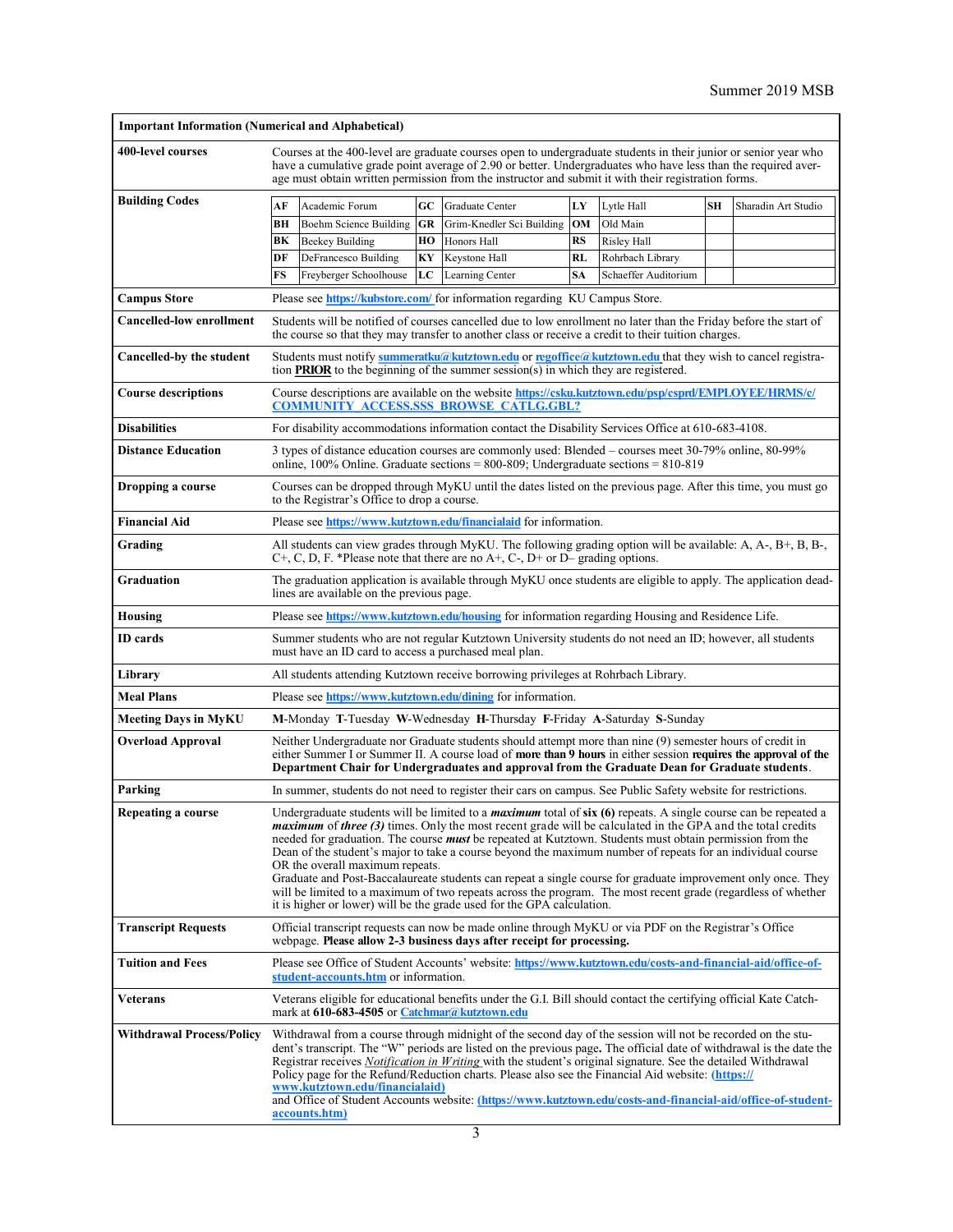#### **2019 Chincoteague Bay Field Station of the Marine Science Consortium**

Kutztown University is a member of the Chincoteague Bay Field Station of the Marine Science Consortium (CBFS) located in Wallops Island, VA. Through this affiliation we are able to offer three-week long, field-based summer courses for students at the field station in Wallops Island, VA. The CBSF facilities include state-of-the-art classrooms and laboratories, dormitories, and a cafeteria. The CBSF also operates a number of research vessels for use in teaching and research.

#### **Registration Procedures and Information**

Kutztown University students can register for the courses listed below through standard web registration or as indicated in the notes of the particular course for which you are trying to register.

There are also other college courses being offered at the CBFS for summer 2019. Students should check the CBFS website at **[http://www.cbfieldstation.org/summer](http://www.cbfieldstation.org/summer-courses.html)-courses.html** to find out more about these other courses and the registration procedures for the sponsoring universities.

Students planning on counting non-KU CBFS courses toward their major should consult with their faculty advisor regarding course selection and appropriate course registration procedures. Students will also need to file a **PASSHE Visiting Student** form for these courses prior to the start of the course.

Students **must register both** through the CBFS Website AND through the sponsoring university.

**Fees**

All of the courses at the CBFS involve two fees, one is a basic fee of \$816 per course which covers housing, meals, and service operations for one three-week session in the traditional dorms or you can stay in the new college dorm facility for a fee of \$970. There is a \$100 course deposit required upon registration with the CBFS. For more information, please visit: **<http://www.cbfieldstation.org/fees.html>**

The other fee is for tuition, paid to the sponsoring university. Please see the Office of Student Accounts' website for information regarding per credit fee, instructional technology fee, instructional service fee, and any other applicable fees for both PA and non-PA students.

#### **Session I: MAY 19- JUNE 7, 2019**

COURSE NUMBER COURSE COURSE INSTRUCTOR MAR/BIO 226 Marine Biology W. Ryan **[http://www.cbfieldstation.org/2019](http://www.cbfieldstation.org/2018-marine-biology.html)-marine-biology.html \_\_\_\_\_\_\_\_\_\_\_\_\_\_\_\_\_\_\_\_\_\_\_\_\_\_\_\_\_\_\_\_\_\_\_\_\_\_\_\_\_\_\_\_\_\_\_\_\_\_\_\_\_\_\_\_\_\_\_\_\_\_\_\_\_\_\_\_\_\_\_\_\_\_\_\_\_\_\_\_\_\_\_\_\_\_\_\_\_\_\_\_**

#### **Session II: JUNE 9- JUNE 28, 2019**

COURSE NUMBER COURSE INSTRUCTOR CDE 375 Sel Topics in CDE –Creative Placemaking K. Kresge **http://www.cbfieldstation.org/2019-si-topics---comm-design.html**

**Session IV: JULY 21– AUGUST 9, 2019**

COURSE NUMBER COURSE COURSE INSTRUCTOR MAR/GEL 366 Marine Geology A. Oakley **http://www.cbfieldstation.org/2019-marine-geology.html**  $\mathcal{L}_\mathcal{L} = \mathcal{L}_\mathcal{L}$  , where  $\mathcal{L}_\mathcal{L} = \mathcal{L}_\mathcal{L}$  ,  $\mathcal{L}_\mathcal{L} = \mathcal{L}_\mathcal{L}$  ,  $\mathcal{L}_\mathcal{L} = \mathcal{L}_\mathcal{L}$  ,  $\mathcal{L}_\mathcal{L} = \mathcal{L}_\mathcal{L}$ 

#### **Session IV: JULY 21– AUGUST 9, 2019**

COURSE NUMBER COURSE COURSE INSTRUCTOR MAR/BIO 340 Marine Mammals TBA **http://www.cbfieldstation.org/2019-marine-mammals.html**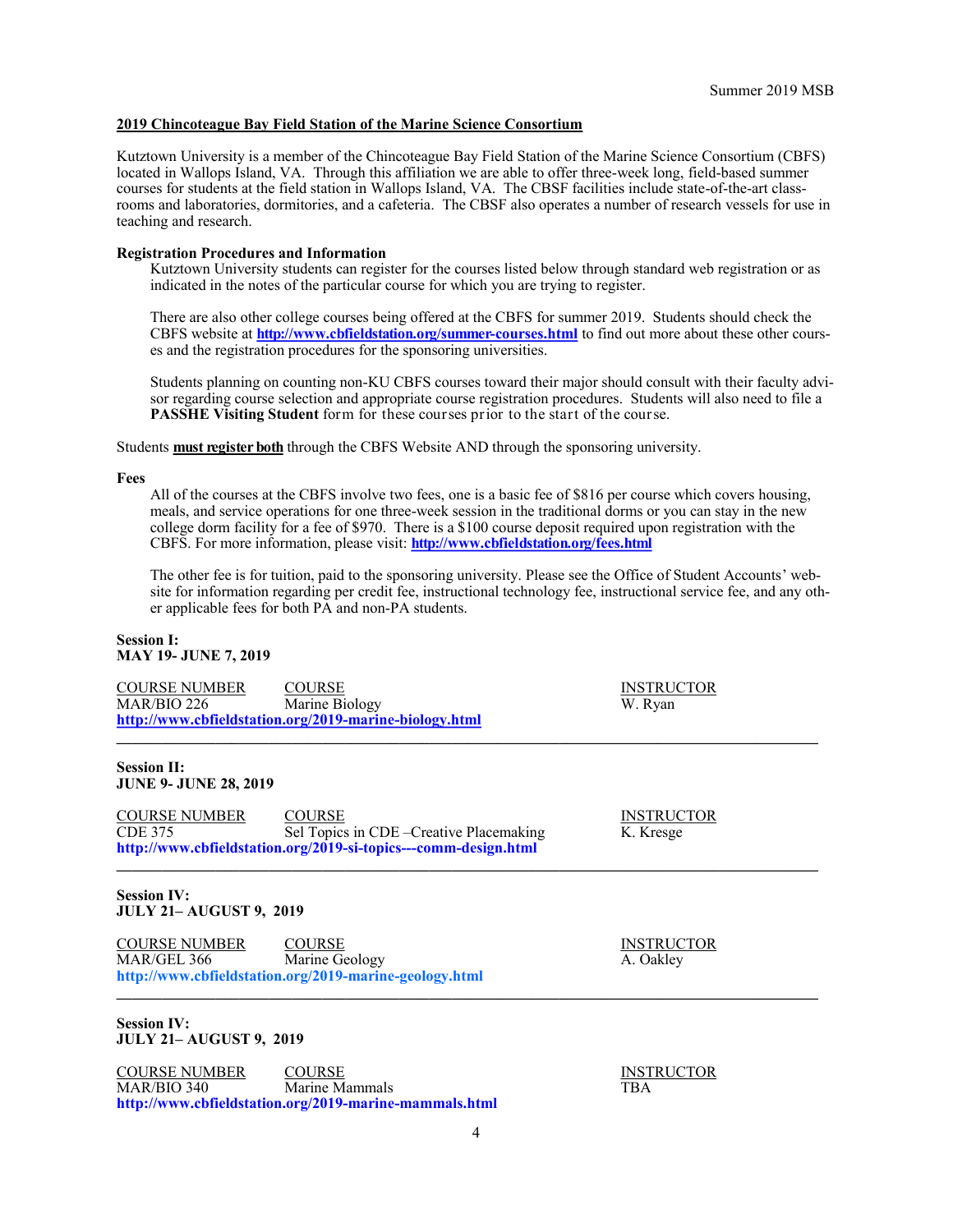#### **Art Education Study Institute for the Professional Development of Teachers**

The Summer Institutes for Art Educators are held in the summer months that correspond to Public School summer vacation schedules. The Institutes provide intensive one to two week instruction in art education and its related fields of study. Art Education and Visual Studies classes meet for one week, all studio courses run for two weeks. The Institutes connect students with community resources and visiting artist/scholars. The Institutes are designed to provide indepth experiences that are unavailable through regular coursework.

Registration will begin March 18, 2019 and will end one week prior to the start of the Institute. No refunds will be given after the start of class.

#### *Non-credit registrations are limited.*

Workshops are for ACT 48 hours only. Online courses are for 3 credits.

The following is a list of classes from the website. For more information and how to registrar, please see: **[http://www3.kutztown.edu/arteducation/art](http://www3.kutztown.edu/arteducation/art-ed-institutes.html)-ed-institutes.html**

**June 24 - 27** ARU 888/575 Building Your Creative Practice: Methods, Strategies and Tactics Workshop **July 1 - 19** ARU 575/888 Building Your Creative Practice: Methods, Strategies and Tactics Online Course

**June 30 - July 3**

ARU 888/535 Discover! Science and Art Integration for K-12 Educators Workshop

**June 22 - July 13**

ARU 535/888 Discover! Science and Art Integration for K-12 Educators Online Course

#### **July 7 - 10**

ARU 888/541 Light and Color in Art and Design Workshop **July 15 - Aug 2** ARU 541/888 Light and Color in Art and Design Online Course

 **July 15 - 18**

 ARU 888/525 Extending Literacy: Visual Thinking & Learning in Art & Beyond Workshop **July 19 - Aug 7**

ARU 525/888 Extending Literacy: Visual Thinking & Learning in Art & Beyond Online Course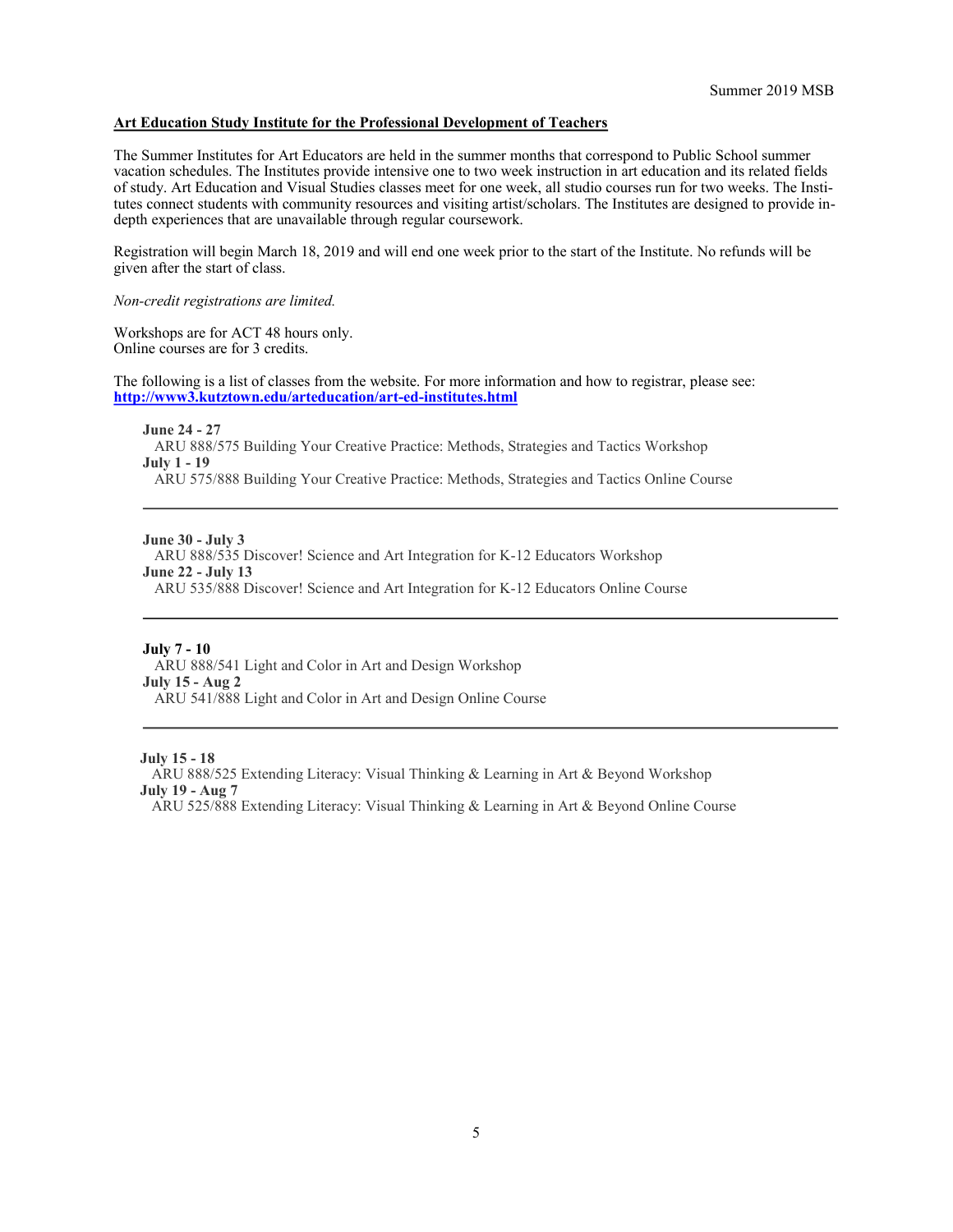# **Summer Study Abroad**

#### **England:**

July 13th- August 4th, 2019 **HIS 145 Search for Social Justice**

For more information, please refer to website: **https://kutztown-[sa.terradotta.com/index.cfm?](https://kutztown-sa.terradotta.com/index.cfm?FuseAction=Programs.ViewProgramAngular&id=37107) [FuseAction=Programs.ViewProgramAngular&id=37107](https://kutztown-sa.terradotta.com/index.cfm?FuseAction=Programs.ViewProgramAngular&id=37107)** or contact:

**Dr. Maria Sanelli [msanelli@kutztown.edu](mailto:msanelli@kutztown.edu)**

### **Germany/Austria**

May 23rd- June 19th, 2019 **GER 104 Intermediate German IV Instructor: Gregory Hanson HIS 227 History of the Holocaust Instructor: John Delane**<br> **PSY 255 Environmental Psychology Instructor: Derek Mace PSY 255 Environmental Psychology** 

For more information, please refer to website: **https://kutztown-[sa.terradotta.com/index.cfm?](https://kutztown-sa.terradotta.com/index.cfm?FuseAction=Programs.ViewProgramAngular&id=32665) [FuseAction=Programs.ViewProgramAngular&id=32665](https://kutztown-sa.terradotta.com/index.cfm?FuseAction=Programs.ViewProgramAngular&id=32665)**

Or contact: **Dr. Gregory Hanson** Old Main 232 484-646-4278 **[hanson@kutztown.edu](mailto:hanson@kutztown.edu)**

#### **Ireland:**

May 29th- June 28th, 2019 **ENG 146 Ireland's Literary Landscape Instructor: Andrew Vogel HIS 206 Religious Transitions in Early Christian Ireland Instructor: Eric Johnson PSY 208 Self & Social Identities** 

For more information, please refer to website: **https://kutztown-[sa.terradotta.com/index.cfm?](https://kutztown-sa.terradotta.com/index.cfm?FuseAction=Programs.ViewProgramAngular&id=33503) [FuseAction=Programs.ViewProgramAngular&id=33503](https://kutztown-sa.terradotta.com/index.cfm?FuseAction=Programs.ViewProgramAngular&id=33503)** or contact:

**[kuirelandtrip@gmail.com](mailto:kuirelandtrip@gmail.com)**

or

**Dr. Andrew Vogel** or **Dr. Jason Lanter** or **Dr. Eric Johnson** Lytle Hall 132A Old Main 399 Lytle Hall 141 610-683-4354 610-683-4458 610-683-4391

Assoc Professor, History **[vogel@kutztown.edu](mailto:vogel@kutztown.edu) [lanter@kutztown.edu](mailto:lanter@kutztown.edu?subject=Study%20Abroad%20Program) [ejohnson@kutztown.edu](mailto:ejohnson@kutztown.edu?subject=Study%20Abroad%20Program) \_\_\_\_\_\_\_\_\_\_\_\_\_\_\_\_\_\_\_\_\_\_\_\_\_\_\_\_\_\_\_\_\_\_\_\_\_\_\_\_\_\_\_\_\_\_\_\_\_\_\_\_\_\_\_\_\_\_\_\_\_\_\_\_\_\_\_\_\_\_\_\_\_\_\_\_\_\_\_\_\_\_\_**

#### **Italy:**

July 12th– August 2nd, 2019 **FAR 307 The Visual Journal: Drawing & Designing Abroad Instructor: TBA ARH 345 Cross Currents in Italian Art** 

For more information, please refer to website: **https://kutztown-[sa.terradotta.com/index.cfm?](https://kutztown-sa.terradotta.com/index.cfm?FuseAction=Programs.ViewProgramAngular&id=37199) [FuseAction=Programs.ViewProgramAngular&id=37199](https://kutztown-sa.terradotta.com/index.cfm?FuseAction=Programs.ViewProgramAngular&id=37199)** or contact:

> **Michael Covello Odalla** Asst Professor, Art & Art History **[covello@kutztown.edu](mailto:covello@kutztown.edu?subject=Study%20Abroad)** 610-683-4544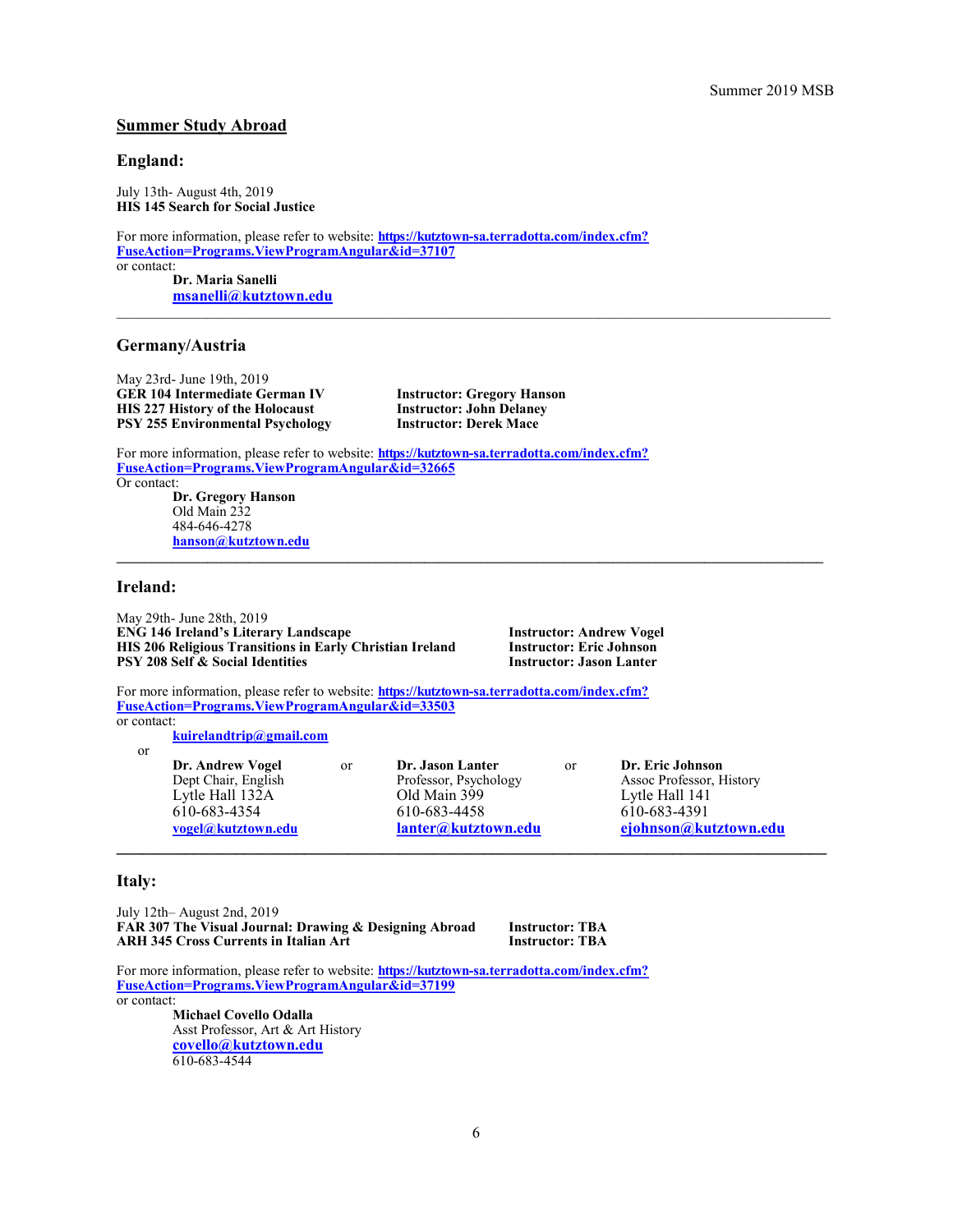## **Summer Study Abroad Continued**

## **Cape Town, South Africa:**

July 29th- August 9th , 2019 **SPU 316 Literacy Development in Core & Intervention Areas Instructor:**

**-prerequisite of SPU 201 or permission of instructor**

For more information, please refer to website: **https://kutztown-[sa.terradotta.com/index.cfm?](https://kutztown-sa.terradotta.com/index.cfm?FuseAction=Programs.ViewProgramAngular&id=34196) [FuseAction=Programs.ViewProgramAngular&id=34196](https://kutztown-sa.terradotta.com/index.cfm?FuseAction=Programs.ViewProgramAngular&id=34196)** or contact:

**Dr. Tabetha Berstein-Danis** Asst Professor, Special Education Beekey 104 610-683-4651 **[bernstein@kutztown.edu](mailto:bernstein@kutztown.edu)**

#### **Valladolid, Spain:**

May 27th– June 6th, 2019 **SPA 103** Intermediate Level **SPA 104** Intermediate Level **SPA 341** Modern Spanish Literature **SPA 360** (Study abroad, 3-6 credits) **SPA 370** Selected Topics (Spanish Civ and culture)

For more information, please refer to website: **https://kutztown-[sa.terradotta.com/index.cfm?](https://kutztown-sa.terradotta.com/index.cfm?FuseAction=Programs.ViewProgramAngular&id=32666) [FuseAction=Programs.ViewProgramAngular&id=32666](https://kutztown-sa.terradotta.com/index.cfm?FuseAction=Programs.ViewProgramAngular&id=32666)** or contact:

**Dr. Angelo Rodriguez** or **Ms. Merlene Oswald** Assoc Professor, Modern Languages<br>
Old Main 240<br>
Old Main 231 Old Main 240<br>484-646-4114<br>610-683-4427 **[arodrigu@kutztown.edu](mailto:arodrigu@kutztown.edu) [moswald@kutztown.edu](mailto:moswald@kutztown.edu)**

610-683-4427

 $\mathcal{L}_\mathcal{L} = \mathcal{L}_\mathcal{L} = \mathcal{L}_\mathcal{L} = \mathcal{L}_\mathcal{L} = \mathcal{L}_\mathcal{L} = \mathcal{L}_\mathcal{L} = \mathcal{L}_\mathcal{L} = \mathcal{L}_\mathcal{L} = \mathcal{L}_\mathcal{L} = \mathcal{L}_\mathcal{L} = \mathcal{L}_\mathcal{L} = \mathcal{L}_\mathcal{L} = \mathcal{L}_\mathcal{L} = \mathcal{L}_\mathcal{L} = \mathcal{L}_\mathcal{L} = \mathcal{L}_\mathcal{L} = \mathcal{L}_\mathcal{L}$ 

## **Camino de Santiago, Spain:**

May 15th– June 4th, 2019 **MLS 357** Walking the Camino

For more information, please refer to website: **https://kutztown-[sa.terradotta.com/index.cfm?](https://kutztown-sa.terradotta.com/index.cfm?FuseAction=Programs.ViewProgramAngular&id=37196) [FuseAction=Programs.ViewProgramAngular&id=37196](https://kutztown-sa.terradotta.com/index.cfm?FuseAction=Programs.ViewProgramAngular&id=37196)** or contact:

**Nancy Zimmerman** or **Daniel Stafford**<br>Assoc Professor. Modern Language Studies Libarian Assoc Professor, Modern Language Studies 717-725-3827 610-683-4482 **[zimmerma@kutztown.edu](mailto:zimmerma@kutztown.edu?subject=Study%20Abroad) [stafford@kutztown.edu](mailto:stafford@kutztown.edu?subject=Study%20Abroad)**